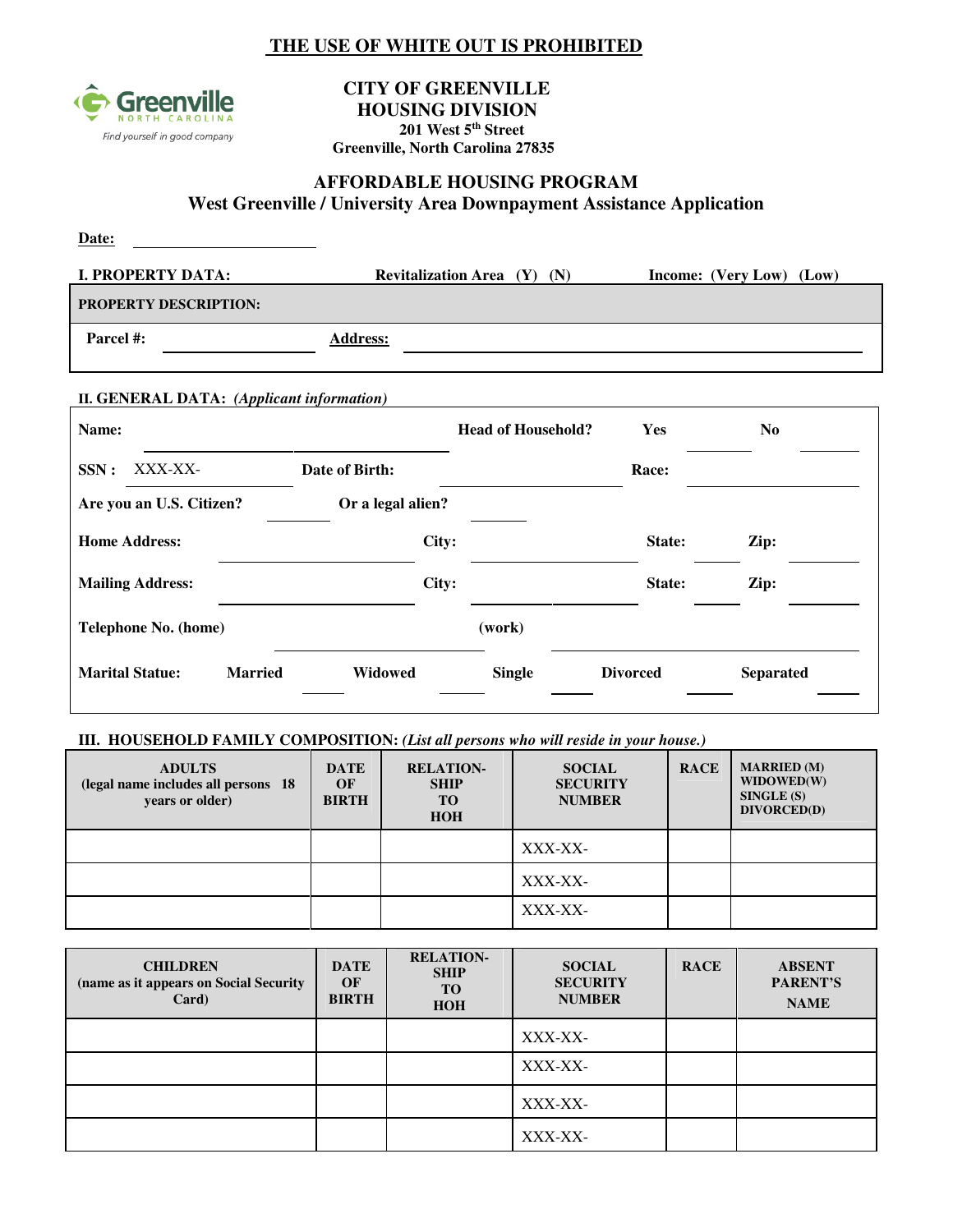#### **AFFORDABLE HOUSING PROGRAM University Area Downpayment Assistance Application Deferred Loan**

I / We certify that the above information is true to the best of my / our knowledge. I / We further authorize the City of Greenville or its agent to make all inquiries deemed necessary to verify all information provided on this application and related material. The undersigned also authorizes the City of Greenville or it's agent to answer questions and inquiries from others seeking credit experience information about the applicants.

By signing this application, I / We certify that the property shall be My / Our principle residence.

Applicant's Signature Date

Co-Applicant's Signature Date